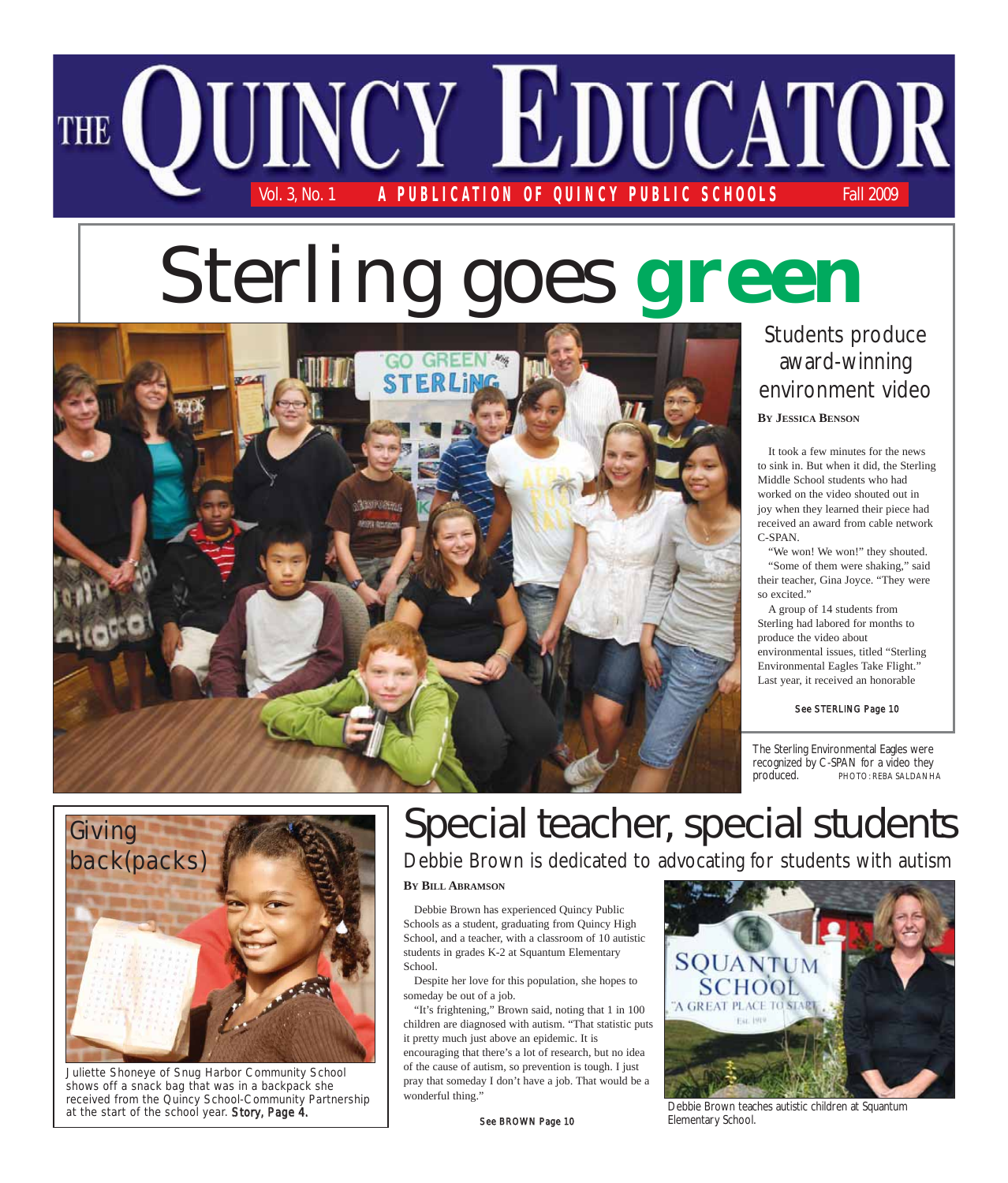### **JUINCY EDUCATOR**

**City of Quincy** Thomas P. Koch, Mayor Published by: **Quincy Public Schools**

Dr. Richard DeCristofaro, *Superintendent* **Quincy School Committee** The Honorable Thomas P. Koch, *Chairman* David F. McCarthy, *Vice Chairman* Jo-Ann M. Bragg Elaine F. Dwyer Anne M. Mahoney Ronald J. Mariano Nicholas J. Puleo Dr. Richard DeCristofaro, *Secretary*

**Submit story ideas to:** Richard O'Brien Quincy Public Schools 159 Burgin Parkway, Quincy, MA 02169 Tel: 617-984-8780 robrien@quincy.k12.ma.us

> Produced by: GRANT COMMUNICATIONS CONSULTING GROUP 781-598-8200 gccg@grantgroup.com www.grantgroup.com





Thank you for taking your valuable time to enjoy another edition of *The Quincy Educator.* The Quincy Public Schools continues to serve our students and staff in excellent fashion.

As we progress in this school year, Quincy Public Schools congratulates our **DeCristofaro**

successful graduates, appreciates their legacy and wishes them the very best in life. Our mission continues as we engage our 9,000 students.

In these extremely difficult economic times, Mayor Koch and the Quincy School Committee worked tirelessly April through June to provide excellence for our educational settings.

The School Committee focused upon academic classroom and class size as their priority, with the understanding that it is most important to student achievement. In their budget deliberations, Mayor Koch and the Committee decided to sustain many of the extraordinary program opportunities that Quincy Public Schools is proud to offer.

Our full-day kindergarten, servicing 700 children, the literacy, health, music, physical education, art, and technology education programs remain strong. Special Education and Title I programs serve the school system and have additional support from American Recovery and Reinvestment Act (ARRA) funding. Our 85 Quincy business community partnerships serve all of our schools in meaningful ways. Gillette continues to be supportive of our award-winning robotics program, and we welcome Stop & Shop as a new partner and member of the board of directors.

The Quincy School Committee budget, as well as grant funding opportunities, provides many consistent programs at every grade level before and after school and weekends. These programs offer enrichment, athletic, tutorial and academic activities for hundreds of our students.

As we initiate and implement educational opportunities this school year, our vision for improved educational facilities continues. The new Quincy High School opened its first academy (Mathematics, Science and Technology) in February of this year. As construction continues and excitement builds, three other academies will be featured (Fine Arts, Humanities, and Freshman) as well as the cafeteria with seating for 500, a 750-seat auditorium and the three-station gymnasium that offers a walking track, fitness

center and multiple purpose room. As we keep an eye on this magnificent building, we are working with the Massachusetts School Building Authority to plan a new Central Middle School and keep Sterling Middle School in the forefront in regard to MSBA funding.

Quincy Public Schools prides itself on providing communications to parents of our children in effective ways. The QPS Web site www.quincypublicschools.com – the Instant Alert system, monthly curriculum, teacher team, and principal updates from all sites as well as cable channel 22 offer up-to-date educational community information.

As you read this edition of *The Quincy Educator,* please be reminded that we remain proud, in every way, of all QPS staff and administrators and the dedication and diligence of Mayor Koch and the Quincy School Committee – Vice Chair Dave McCarthy, Elaine Dwyer, Anne Mahoney, Jo-Ann Bragg, Nick Puleo and State Rep./School Committeeman Ron Mariano. Each brings excellence in leadership that benefit our most valuable clients, the students of Quincy Public Schools.

*Dr. Richard DeCristofaro is superintendent of schools.*



Lucia Buzzell was nominated for a Youth Hero Award for leadership in various community initiatives last year.

# **Helping hands**

### Lincoln-Hancock teaches students to make a difference

#### **BY RICH FAHEY**

Education isn't always about English, math and science. Sometimes it's about giving some pajamas or a winter coat you no longer use to someone who needs them, or collecting soda cans that will become turkey dinners. Sometimes it's just about doing something that can help make a difference in the life of someone you know — maybe even your next-door neighbor.

That's what's behind the Helping Hands program at the Lincoln-Hancock School, part of the after-school extended day program.

Teacher Jen Kiley started the program with grade 4 students last year, and this year grade 3 students are participating under the guidance of teacher Alison Moreau.

"Helping Hands was devised as a community service learning program," said Kiley. "We teach kids that anything you do to help others — no matter how small — makes you a better citizen, and that what they do can make a huge difference in others' lives."

Students were involved in several projects in the last school year. They collected nearly 200 pairs of pajamas as part of Boston Bruins forward P.J. Axelsson's PJ's Pajama Drive, which collected 12,000 pairs of pajamas, beating the goal by more than 5,000 pairs. The pajamas were donated to Cradles to Crayons, the Quincy-based nonprofit organization that helps homeless and in-need children, and distributed to children throughout the Greater Boston area.

They also participated in the Coats for Kids program, which is sponsored by Anton's Cleaners. Students picked up used winter coats, bagged them and delivered them to an Anton's

outlet. Since the program began in 1994, Anton's has collected, cleaned free of charge and distributed more than 562,000 gently worn winter coats to those who would otherwise be without.

Students collected soda cans and redeemed them, with proceeds going to the Quincy Community Action Program's Southwest Community Center, located near the school on Copeland Street. The center used those proceeds to buy turkeys for needy families at Thanksgiving.

"That one really hit home for us because it benefited area families, many of them with students at the school," said Kiley.

Kiley said that it seems in a program such as Helping Hands, one student really picks up the idea of community service and runs with it. Last year, it was Lucia Buzzell, who was nominated for a Youth Hero Award for leadership in the various community initiatives. Buzzell is now a student at Sterling Middle School.

"Lucia showed excellent leadership qualities and worked well with students, teachers and members of the community," said Kiley. "Whatever we did, she went above and beyond the call of duty."

Grade 4 students last year, under Kiley's direction, also participated in the state Department of Environmental Protection's Green Team initiative. Students helped the school expand its recycling program and got involved in such projects as reusing or recycling old house keys.

The class was one of 108 classes from 94 schools recognized by the state for their "outstanding" environmental efforts. In all, The Green Team program involved nearly 122,000 students from 475 Massachusetts schools during the 2008-09 school year.

# Staying focused on our mission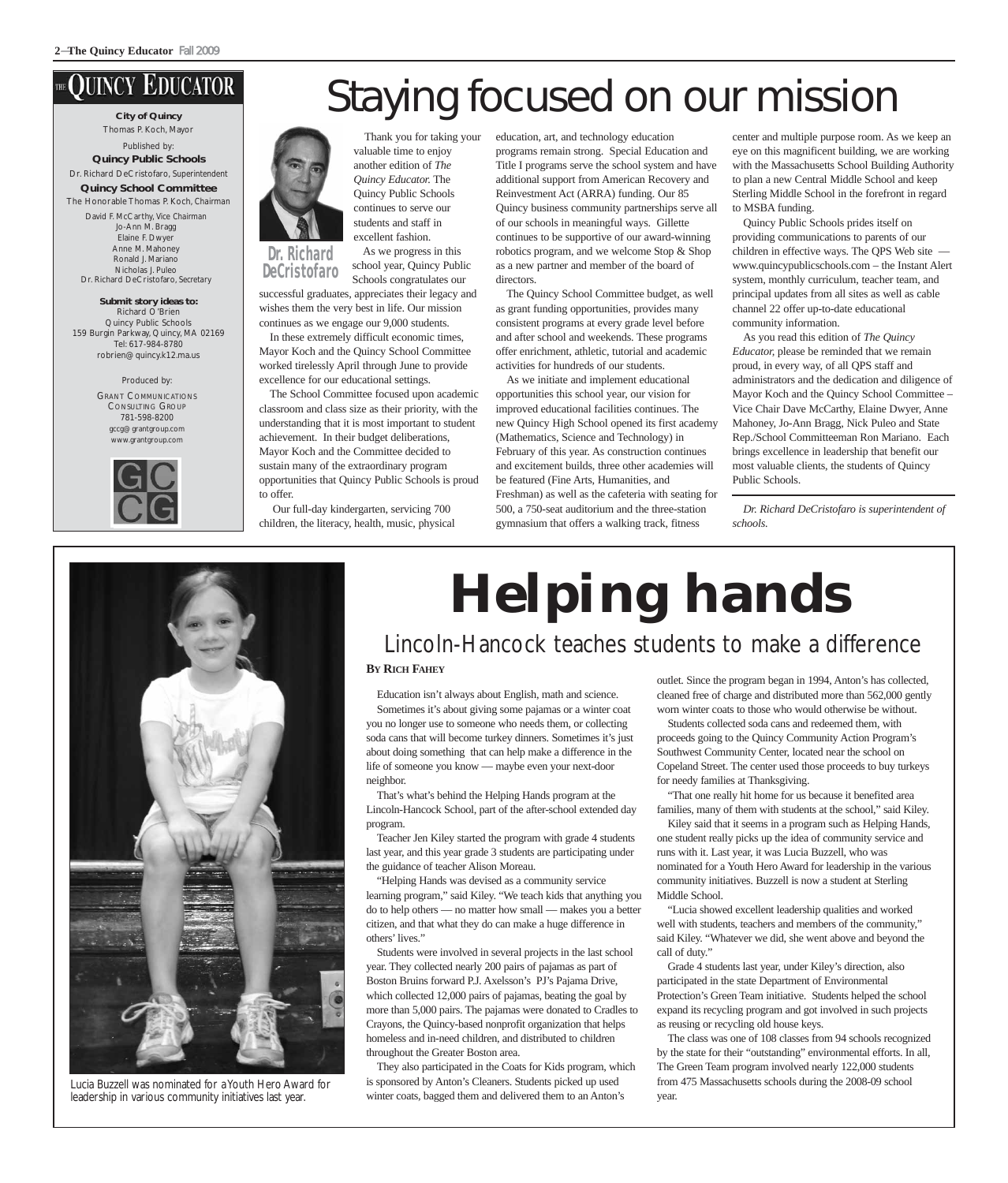### **FACULTY PROFILE**

Central figure

### Cordero is dedicated teacher and coach

#### **BY JESSICA BENSON**

When Ricardo Cordero is the track coach, more than 100 students sign up to join his team. Students at Central Middle School love Cordero, said Jennifer Fay Beers, principal of the school.

"He embodies all the qualities of what kids want to learn," she said. "He's just so wonderful to be around."

The feeling is mutual. Cordero, who is in his 13th year as a Spanish language teacher at the school, and his 11th as a coach, says he couldn't imagine life without his students: "I really enjoy being involved with the kids."

Cordero is already off to a great start this year. Over the summer, he and his wife,

**TT**<br>He just makes kids feel excited about being part of a sport. **Jennifer Fay Beers Principal, Central Middle**

Rebecca, a firstgrade teacher at Squantum Elementary School, welcomed a new baby girl, Elizabeth. She is now three months old. At school,

Cordero is

thrilled with the numbers of students who are signing up for his athletic programs. The cross country program boasts 120 participants this fall.

Beers credits Cordero with the making the track team so popular. "He just makes kids feel excited about being part of a sport."



Central Middle School coach and teacher Ricardo Cordero with eighth-grade track stars, from left, Mattie Donovan, Carolyn Schwartz, and Stephanie DiPietro.

His success has not gone unnoticed. According to Beers, the high schools have tried to woo Cordero away. But he refuses to leave Central, where he has spent his entire career.

Cordero says he enjoys middle-schoolaged children. They're just finding out who they are, yet still enjoy talking to the adults in their lives. "I love middle school. It's an important age," he says. "You can still make an impact."

Cordero also loves the positive atmosphere at Central.

"It feels like a family," he says. "You can't do this alone. I can do my job better knowing that I have my friends, my colleagues with me."

Cordero was born and raised in Rio Piedras, Puerto Rico, just outside of San Juan. His track coach in high school there was an inspiration to him. When it came time for college, Cordero applied to several schools. Boston University offered him a good opportunity to earn a bachelor's degree in education, so he found himself in Boston, and loving it.

He still enjoys the sports culture and history of the city. "I don't get tired of it," he says.

Cordero also spent time in Spain, where he earned his master's degree in Spanish language arts.

Right out of college, Cordero began teaching Spanish at Central. A couple of years later, a coaching position opened up, and he eagerly went after the opportunity.

"I was lucky enough to get the position," he recalls.

## North Quincy High science stars hit international stage

#### **BY RICH FAHEY**

There is no magic formula. Students in the sciences at North Quincy High School have excelled for years because they work hard at the subjects. But 2008-09 was especially noteworthy. Three NQHS students were selected to participate in the annual Intel International Science and Engineering Fair, held in May in Reno, Nev.

The fair is the world's largest international pre-college science competition, allowing 1,500 high school students from more than 50 countries to showcase their independent research. The Intel ISEF, organizers say, is the premiere science competition in the world exclusively for students in grades 9–12.

Millions of students worldwide compete in local and schoolsponsored science fairs; the winners of these events go on to participate in Intel ISEF-affiliated regional and state fairs, from which the best win the opportunity to attend the Intel ISEF.

At the Intel ISEF, the students' work is judged by doctoral level scientists, and students compete for nearly \$4 million in prizes and scholarships.

Kelly Stukenborg, science department chairman at North Quincy High, said 15 projects were selected from the 200 submitted at the school's annual science fair to compete at a South Shore regional fair at Bridgewater State College.

At that competition, NQHS student Yao Sing Wong, with his project on "The Remediation of Eutrophication with Potassium Salt Targeting Microcystis spp.," placed second overall, qualifying him for the Intel fair. Yao, a senior, had been researching his topic for the past two years, changing his variables each year to research a different aspect of the problem of eutrophication.

Juniors Witney Chen and Diane Chen received a first-place team

award for their "Mitochondria2" project. This is the first year that team projects were allowed to represent the region at the Intel fair. "It's a huge honor to have three students from one school," said

Stukenborg. "We've never had more than one before."

There were 25 students selected to represent Massachusetts. Stukenborg said that of the 15 NQHS projects submitted for consideration for the regional fair, 10 were also accepted for presentation at the state science fair.

The success is no fluke. In the most recent MCAS test, 94 percent of NQHS students passed the biology exam.

North Quincy students can study biology, chemistry, physics, earth science, marine science, environmental sciences, anatomy and physiology. Advanced Placement courses offering college credit are offered in biology, chemistry and environmental sciences.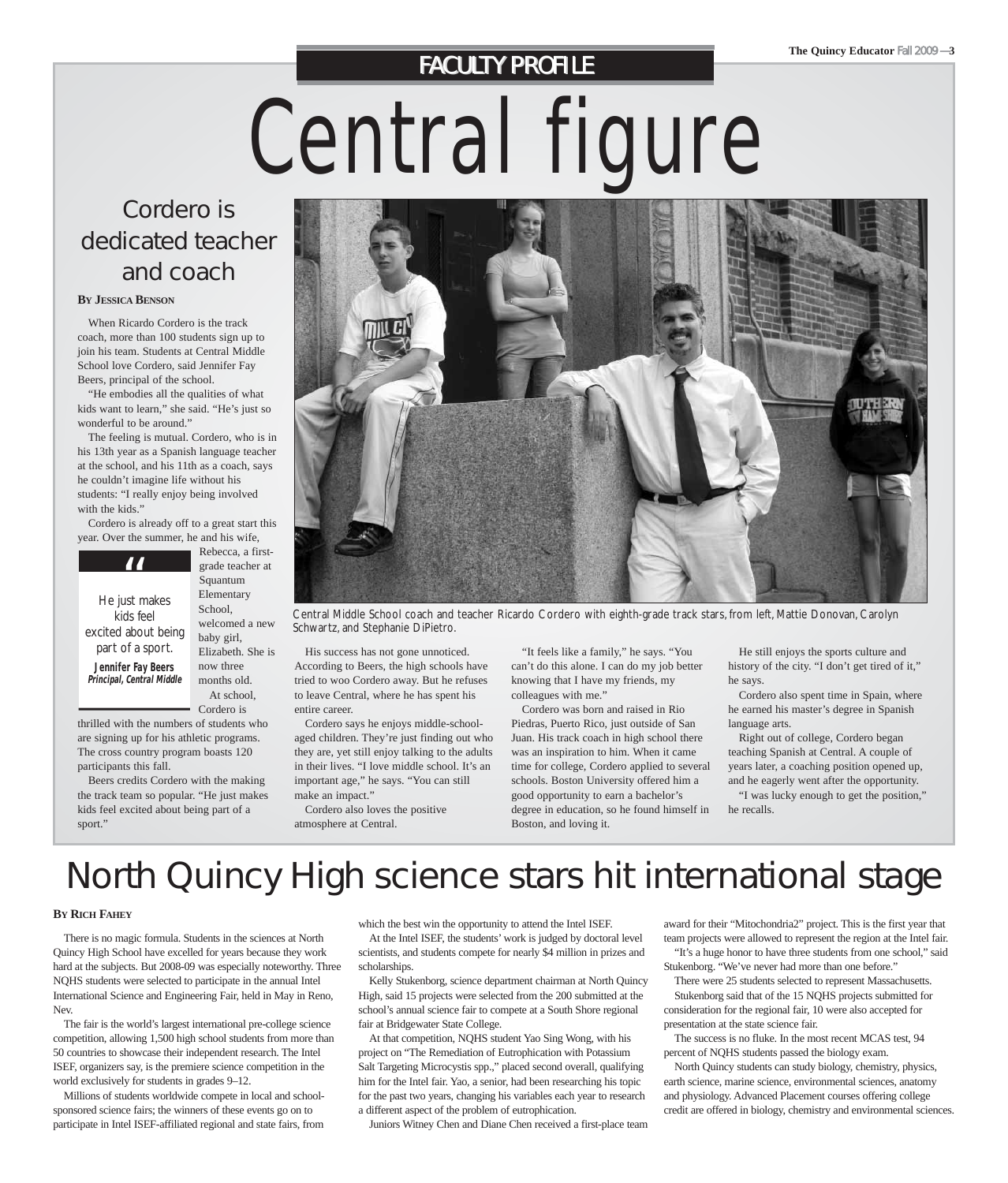

Students received backpacks filled with school supplies on their first day.

# **Positive Partnership**

#### Students benefit from business community

#### **BY BILLABRAMSON**

The business community and Quincy Public Schools have a unique partnership that helps make every student's learning experience positive.

The Quincy School-Community Partnership's Backpack Initiative has grown in four years and, in September, joined with the school department to distribute 1,525 backpacks, filled with school supplies, for students who might otherwise not have had one.

"Children want to fit in and feel like everyone else," said Keith



Making sure everyone has a backpack gets them excited to learn. It's a combination of preparing them with educational materials and supplies for new challenges ahead and making sure they fit in with the other kids. **TT**<br>ure e

> **Keith Segalla Director of Career and Technical Education**

Segalla, Director of Career and Technical Education for Quincy Public Schools. "Making sure everyone has a backpack gets them excited to learn. It's a combination of preparing them with educational materials and supplies for new challenges ahead and making sure they fit in with the other kids. With this economic climate, this helps support parents as well. A lot of parents can't afford backpacks and supplies.

"Every student at Snug Harbor, Clifford Marshall and Lincoln Hancock elementary schools received backpacks, and numerous backpacks were delivered to other elementary schools and given to students in need."

"Our expertise isn't in needs-

assessment of the child," said Jen White of Cradles to Crayons, a group that donates school supplies, clothing, and toys to children age 12 and younger. "Agencies do due diligence in identifying the needs of a family and child. We have over 400 partners across the state, but the largest is Quincy Public Schools."

The Cradles to Crayons warehouse is located on Newport Avenue. "We had a partnership with the schools and the backpack program for

four years," White explained. "With the help of many generous supporters, we were able to supply the Quincy Public Schools with these backpacks so local kids can start school and can fit in with their peers. Self-esteem is so attached at this age."

Of the 82 businesses that help the school system during the year, from major corporations to local pizza shops, some took a lead role in the backpack program. Harvard Pilgrim Health Care had a supply drive with their employees. As employees bought supplies for their own children, they bought extra supplies for the Quincy kids.

The Quincy Credit Union sponsored backpacks at the Clifford Marshall School and for the fifth grade at Point Webster. Stonehill College purchased 100 backpacks for English Language Learners.

### **STAFF PROFILE**

# Four score for Merrymount

Dryer has been at Quincy school's service for 80 years

#### **BY RICH FAHEY**

There are relationships, and then there are relationships.

Nellie Dryer, 88, has been part of the Merrymount School community for 80 years, ever since she attended the school — which was dedicated in 1928 — as a child in 1929.

Her four children all attended the school. Dryer was 58 when she began working at the school as a lunchroom and playground monitor. That led to a job as a cafeteria assistant and then manager.

Today, she is still the cafeteria manager, and she dispenses grandmotherly wisdom and love along with the food.

"Being around the students and teachers helps keep me young," said Dryer, who turns 89 in December.

Teachers at the school have described the way Dryer runs the lunchroom as "part showplace, part classroom, part home, and full-time place of caring with children, as they should be, at the center of things."

Dryer is believed to be the district's oldest employee, something she is justifiably proud of. She lives in the same house on Sea Street her father built and she grew up in.

"She knows virtually every family in the district," said Merrymount Principal Ann Pegg.

Sometimes, Dryer still walks to school, just as she did 80 years ago she when she was a child and had to cross a marsh where houses now stand.

Dryer was looking for something to do after her children were grown and left home, when she decided to take up a friend's offer to work part-time at the school. She has never looked back.

Dryer was honored when the school celebrated its 75th anniversary in 2004, with school officials noting that she was one of the first to attend the school and her long relationship with it.

Dryer has four children — son William and daughters Kathleen Tuffi, Mary Johnson and Nancy Dryer — and six grandchildren.

Dryer said the Merrymount she and her children grew up in was a close-knit neighborhood, and it's still a great neighborhood. And the Merrymount School remains at the very heart of it.

Dryer stays active with aerobics and line dancing to keep up with the physical demands of the job. Work-wise, she plays it year to year at this point.



Nellie Dryer has been working in the cafeteria at Merrymount for more than 30 years.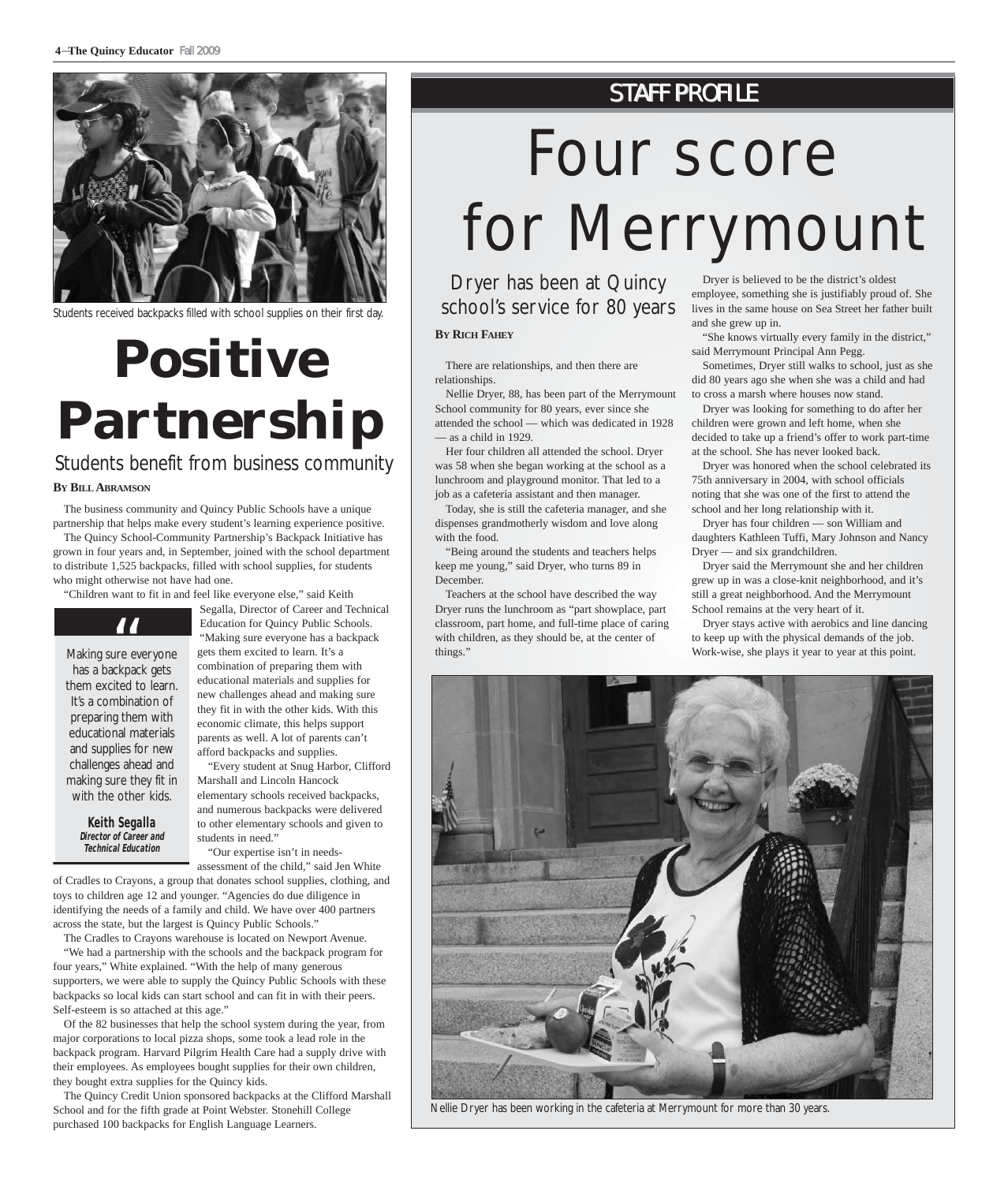### **STUDENT PROFILES**

# OVERCOMING OBSTACLES

McCarthy does not let blindness slow him down



Gerald McCarthy is a junior at Quincy High **BY RICH FAHEY**

Under any circumstances, Gerald McCarthy's resume would be impressive. But when you consider that he has been blind from birth, it is all the more remarkable.

The 17-year-old Quincy High School junior is an accomplished student, musician, actor, and school leader. He plays in an adapted sports league and serves as a mentor to other students with disabilities.

McCarthy, one of eight children of David and Rosemary McCarthy, has a series of obstacles he has to overcome in the course of a school day, not the least of which is getting from class to class.

He meticulously measures the number of steps it takes, creating an image of his journeys in his mind. Complicating his efforts, this is a time of great transition at Quincy High, as old buildings are taken down and new ones built. Last year, the school's former Careers and Technical Education building was demolished and a new building added in the middle of the school year.

"It takes me about three weeks to memorize the routes to my classes and then I know them by heart," he said.

"We're in three different buildings and they're all pretty well spread out," said Quincy High Principal Frank Santoro. "But Gerald is a remarkable young man and he wants to be as independent as possible."

McCarthy took it upon himself to meet with all of his teachers before this

school year began to find out what was expected of him. He is in an Advanced Placement course in U.S. history and honors courses in his other subjects and is a member of the National Honor Society.

McCarthy has two aides who assist him, and while he is grateful for the help, he also projects an air of fierce independence. He has a laptop computer adapted for the blind that allows him to take notes, but he can also record classes. He also has a computer program that turns text into speech.

While Massachusetts boasts some of the finest schools in the world for students with disabilities — including the world-famous Perkins School for the Blind — McCarthy wanted the broad range of experiences that a school such as Quincy High could offer.

That would include the Drama Club.

Last March, McCarthy played a leading role — Mr. Bumble, who runs the orphanage where Oliver Twist lives — in the Quincy High Drama Club's production of the musical "Oliver!"

McCarthy had the script and music transferred to his Braille machine to make learning his lines and the music easier. Before one of the shows, he met with a group of blind students from a nearby collaborative.

"They wanted to feel my costume and they asked me questions about being in the show," said McCarthy.

McCarthy plays the guitar, piano, clarinet, drums and other percussion instruments, and is in the process of learning the bagpipes. He is part of the school band and plays at football games and marches in parades.

"I'd like to have a career someday in the music industry, possibly in the area of music and technology," he said.

# **Citizen of the world** Quincy High's Peterson has traveled internationally to further AP studies

#### **BY RICH FAHEY**

Quincy High junior Meghan Peterson hopes to both see the world and help save it. She's off to a strong start.

Peterson made two international trips this past summer and used her experiences to help further her studies in Advanced Placement Environmental Sciences at the school, which has emerged in recent years is as a hotbed of environmental activism. That activism has only intensified as the school has been making the gradual transition to its new buildings along Coddington Avenue.

Quincy High Science Department head Peter Swanson, who had Peterson as a student in Advanced Biology in her sophomore year and is now her instructor in AP environmental sciences, assigned his students a series of 10 papers to be done over the summer on environmental issues, as well as reading the Rachel Carson classic "The Silent Spring."

"I asked them to document their research and put facts behind their personal observations," said Swanson.

He was worried when he hadn't heard much from Peterson

about what she was doing for the first few weeks of the summer. That's because she was engaged in a two-week bicycle trip around the Canadian province of Nova Scotia, involved in ecological and environmental issues, an offshoot of a camp program she attends each summer.

Swanson received a flurry of papers, then didn't hear from Peterson again for a time.

She had embarked on a two-week trip to Seoul, Korea, after winning a scholarship from the Council on International Educational Exchange (CIEE).

"All of a sudden, I had four papers based on her experiences in Seoul," Swanson said.

Peterson said the South Koreans — and the city of Seoul, with its 10 million residents — had much to teach this country about creating a sustainable environment.

"Even though the development of South Korea is relatively newer than the U.S., in many ways they are ahead of us," she



**Meghan Peterson**

said.

She pointed to Seoul's subway system, one of the most heavily used rapid transit systems in the world, with well over 8 million trips daily on the system's 11 lines. "The public transportation is a big deal, but there are a lot of smaller things they do to reduce their carbon footprint, such as putting most of their lighting on motion activation technology," said Peterson.

Peterson spent several nights with a Korean family and got a sense of how important recycling is in a very crowded country.

When Peterson isn't traveling to foreign countries, she is involved in the school's cross

country and sailing teams, is a member of the Student Council and the National Honor Society, writes for the Pony Express, the QHS newspaper, and is a member of the Interact Club, a club dedicated to community service and international understanding. She hopes to work in the environmental area or perhaps international relations.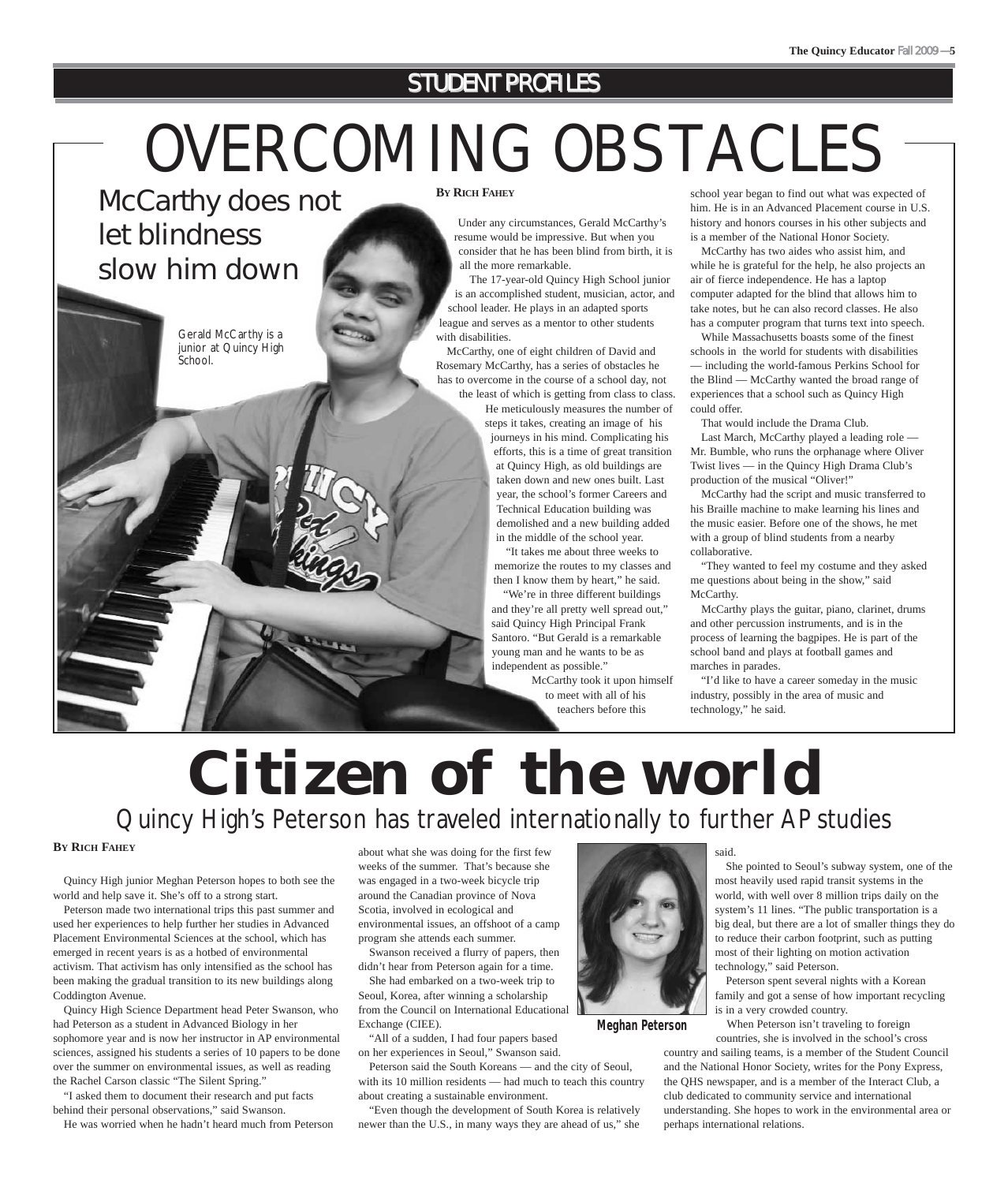# **Beechwood Knoll goes green with outdoor classroom (New York:** New York: New York: New York: New York: New York: New York: New York: New York: New York: New York: New York: New York: New York: New York: New York: New York environment

#### **BY RICH FAHEY**

The marsh — the school's de facto back yard — is an environmentalist's delight, hosting a variety of woodland plants, birds and animals

The Beechwood Knoll School in Wollaston is located on Fenno Street, adjacent to Black's Creek Marsh, which stretches along Quincy Shore Drive between Fenno Street and Furnace Brook Parkway.

> With the approval of Superintendent of plan evolved that included creating an outdoor environmental area that would be used by the school and education and cultural events. The project included building

Schools Dr. Richard DeCristofaro and current Principal Diane O'Keeffe, a community for recreation, a 16x30-foot deck with shade

When the Beechwood Knoll School re-opened in September 1995, then-principal Kathy Morris and faculty members saw the potential for an outdoor nature classroom, but it wasn't until 2007 that Cheri Dewar, a parent and conservation activist, put into motion the plan to create an environmental area adjacent to the marsh. fall. "Everyone along the way said yes," said grade 2 teacher Tom Natola, who described himself as "the project manager and support person – the straw that stirs the drink." Natola said the project is just what the school needed. "We wanted a way to reconnect the children to the environment, and we think we've found it."

protection on the upland area of the marsh. Trails through the wooded area are being refurbished and concrete debris that has been fabrication instructor, whose students will fabricate the there since the 1960s is being removed.

The naturally landscaped area around the platform will be a Peaceable Garden for students to enjoy nature demonstrations and cultural activities. The Quincy Conservation Committee approved the project in April 2008 and it will be completed next spring, although the platform for the outdoor classroom will be in use this

The funding is being provided by a \$20,000 grant from the Quincy Community Preservation Act (CPA) Committee.

Natola said the project was made possible by many people who donated their time, including, on the planning end, parents Magdalena Lofstedt, an environmental scientist, and Visarut Satasook, an architect; Ward 5 City Councilor Doug Gutro; and Guy statewide educational programs with the shared goal of reducing Shepard of Norchip Environmental Control.

On the construction side, heroes have included Quincy High carpentry instructor John Campbell, whose students dug the foundation holes; Robert Burke, a North Quincy High carpentry

instructor; Dennis Thibault, a Quincy High metal metal arches to support the sun screen and decorative metal bird cutouts; and parents Mike Smith and Mark Napolitano.

The Beechwood Knoll community has also embraced the environment in other ways. The school received a National Grid Green Action Award for reducing the number of drink containers used at the school by an astounding 87 percent.

Part of the strategy involved having the students use reusable cups instead of plastic or paper ones. Grade 2 students even designed a "green vehicle" that traveled to classrooms around the school to pick up recyclable containers.

A recycling program encouraged students to buy and sell used books. "We just wanted to show the students what they could accomplish if they really tried," said O'Keeffe.

All of the environmental initiatives combined earned the school yet another honor for the 2008-09 school year — the Massachusetts Department of Environmental Protection's Green Team award. The Green Team program involved nearly 122,000 students from 475 Massachusetts schools, who participated in pollution and protecting the environment.

Statewide, 108 classes from 94 schools were recognized, and Beechwood Knoll students earned a free concert by the musical group Earthtunes.

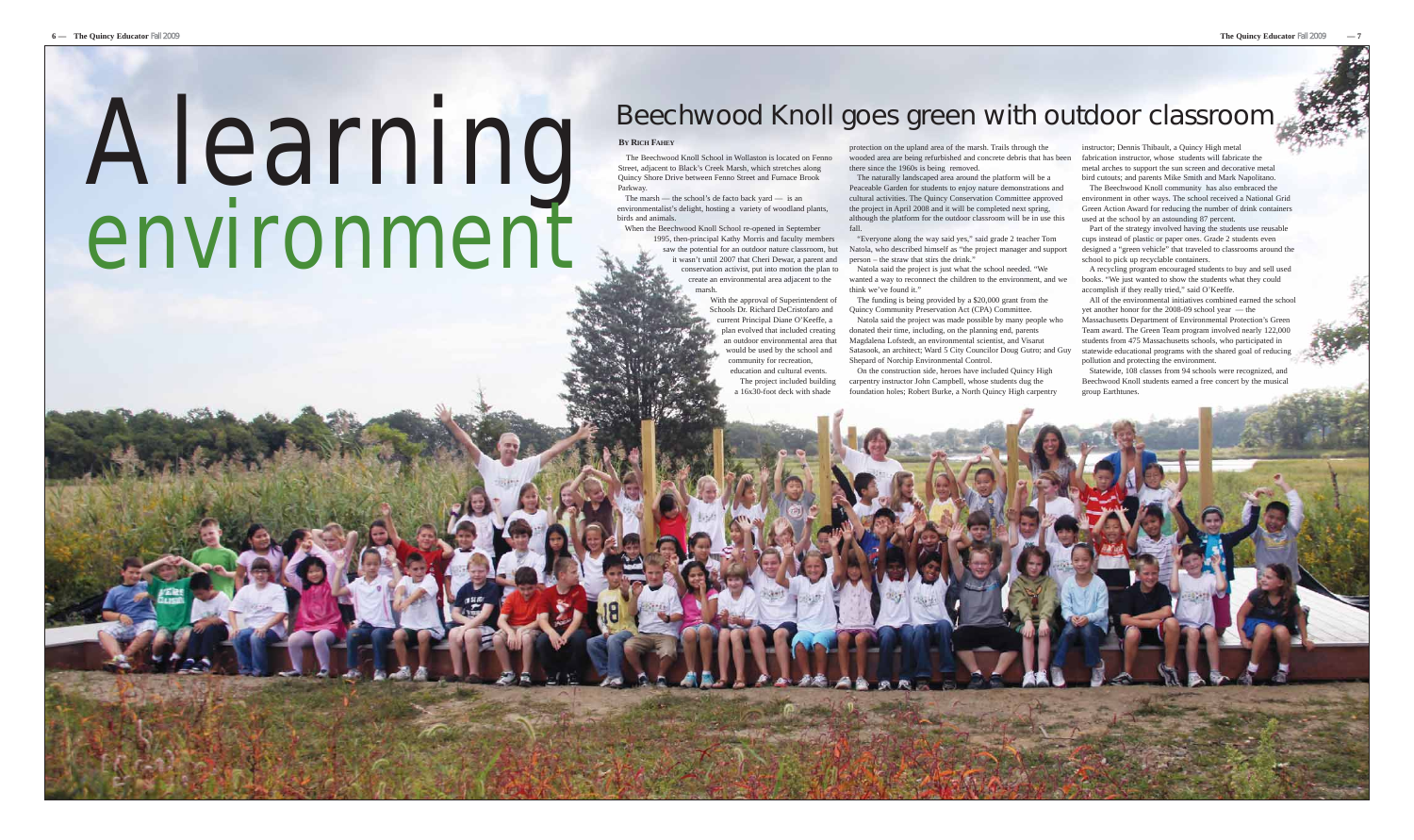

Front row, from left, teacher Amanda Harris, Kevin Toler, Colby Simone, Courtney Dondero, Lukas Schaaf, Kaylie Sullivan, Iris Kattori, Ryleigh Smith and school nurse Christine Flynn. Back row is teacher Mike Connor and parent Christine Toler.

# **Sea of adventures**

### Students explore marine life at summer enrichment program

**BY RICH FAHEY**

The Atherton Hough School is located in the Hough's Neck neighborhood of Quincy, a one-square-mile peninsula where in almost any direction you go, you'll eventually encounter the Atlantic Ocean.

Many considered it the "flounder capital of the world," since the neighborhood once hosted six boat rental businesses where buses of anglers arrived from far and wide to chase the flat, bottom-dwelling fish.

So when the school received a grant from the state Mass. Department of Elementary and Secondary Education for a month-long summer enrichment program, it seemed appropriate to make the ocean the theme.

Atherton Adventures involved 60 students in grades 1-5 who spent the weeks between June 29-July 23 exploring the tidal pools at nearby Edgewater Beach, riding on the Quincy Police boat and learning about the Boston Harbor Islands and how the police protect the shoreline.

"Students had a great time improving their reading, writing, and mathematics skills while learning about the ocean," said Atherton Hough assistant principal Margaret MacNeil, the program facilitator.

Each of the teachers involved in the program tied subject matter to the ocean in some way.



Atherton Hough student Kevin Toler enjoys a boat ride.

Jennifer Diauto's grade 1-2 class read many stories about ocean creatures and their environment and investigated whales, dolphins, turtles, jellyfish, and crabs.

They read and wrote about the book "The Rainbow Fish" and even made blue Jell-o that looked like the ocean with fish swimming in it.

Colleen Carlson's grade 1-2 class created an ocean mural, completing a mini-lesson on the ocean each day and then adding the topic to the mural. "The children had a blast on our trip to Edgewater Beach," said Carlson. "Students found new and exciting adventures.'

Kate Walpole's grade 3-5 Ocean Explorers class replicated the size of the eye of the giant squid, which has the

largest eye in the animal kingdom, explored the mysteries of the octopus and, as an offshoot of the octopus, became experts on numbers that are multiples of eight.

Writing was a focal point as students created various poems such as an octopus acrostic and a lobster haiku. Students wrote detailed descriptions on how to build a sand castle and then tried them out on their field trip to the beach. Laura McCarthy's grade 2-3 class

read poems about ocean creatures, added them to poetry notebooks and then illustrated the poems in their notebooks. The students read ocean stories and created an "Ocean ABC Book."

"We brainstormed an ocean letter for each letter of the alphabet," said McCarthy. "The students then researched, wrote descriptions and created illustrations."

Researcher Amanda Harris helped students learn about tidal schedules, tidal pools, sea shells and sand castles, as well as the five oceans of the world, crustaceans, coral reefs, and many other creatures. They also replicated the "squeaks" that dolphins make that allow them to communicate underwater.

Erin Croke incorporated oceanic themes into art and gym classes.

The program was made possible by an After School and Out of School Time Quality Grant, a state program that seeks to provide students in grades K-12 with high quality out-of-school programs.

# Anti-bullying program takes preventative approach

#### **BY RICH FAHEY**

The schoolyard bully has long been a staple of pop culture in books, movies and TV shows. In such shows and books, the hero often stands up to the bully and sends him scurrying.

But the reality is that it doesn't always happen that way, and the truth is that the bully can inflict real mental as well as physical damage, and the bully doesn't necessarily have to be a male.

In April 2008, the Quincy School Committee adopted a formal anti-bullying policy and established a citywide antibullying curriculum aimed at grade 4 students. The Steps to Respect program is now in its second year at the Charles A. Bernazzani Elementary School.

Bernazzani guidance counselor Maura Shaughnessy said that while bullying may encompass a wide range of behaviors, at its core the definition is simple: aggressive behavior that is intentional and involves an imbalance of power or strength. The child being bullied usually has a hard time defending himself or herself.

Bullying is usually repeated over time, and it can take many forms: physical bullying such as hitting and punching; verbal bullying via teasing or name-calling; nonverbal or emotional bullying, such as spreading rumors that can result in the social exclusion of a student; and insulting phone messages or cyber-bullying via e-mails or online social networking sites.

"Mental anguish is just as real as physical contact," Shaughnessy said.

Bullying, which cuts across both socioeconomic and gender lines, can have serious effects. Children who are bullied are more likely than other children to have low selfesteem, be depressed, lonely, and anxious, feel sick and be absent from school.

Shaughnessy said there are several reasons why grade 4 students were chosen for the program.

"We wanted to get the intervention program at a time before there is a significant problem, but when children are mature enough to understand the concepts," she said.

The subject is discussed once a week for about 30 minutes and involves role-playing and helping students by teaching them strategies to combat bullying.

At the key are the three Rs: recognizing, refusing and reporting the behavior. The program coaches students to recognize when they are being bullied, steps they can take to "refuse" or rebut the behavior, and then reporting the behavior to responsible adults.

"We practice what kids can say when they feel they are being bullied," Shaughnessy said. "If they don't feel comfortable standing up to the behavior or trying to handle the situation on their own, they can just report it."

There is no formal curriculum in the lower grades, but the subject is discussed in various ways, such as a picture book about the behavior. In grade 5, lessons learned about bullying in grade 4 are reinforced.

Shaughnessy said it is also important to empower adult bystanders who may know that bullying is going on, to urge them to get involved in stopping the behavior. "Bystanders can help the bully by doing nothing or help the target by being a friend to the student being bullied," she said.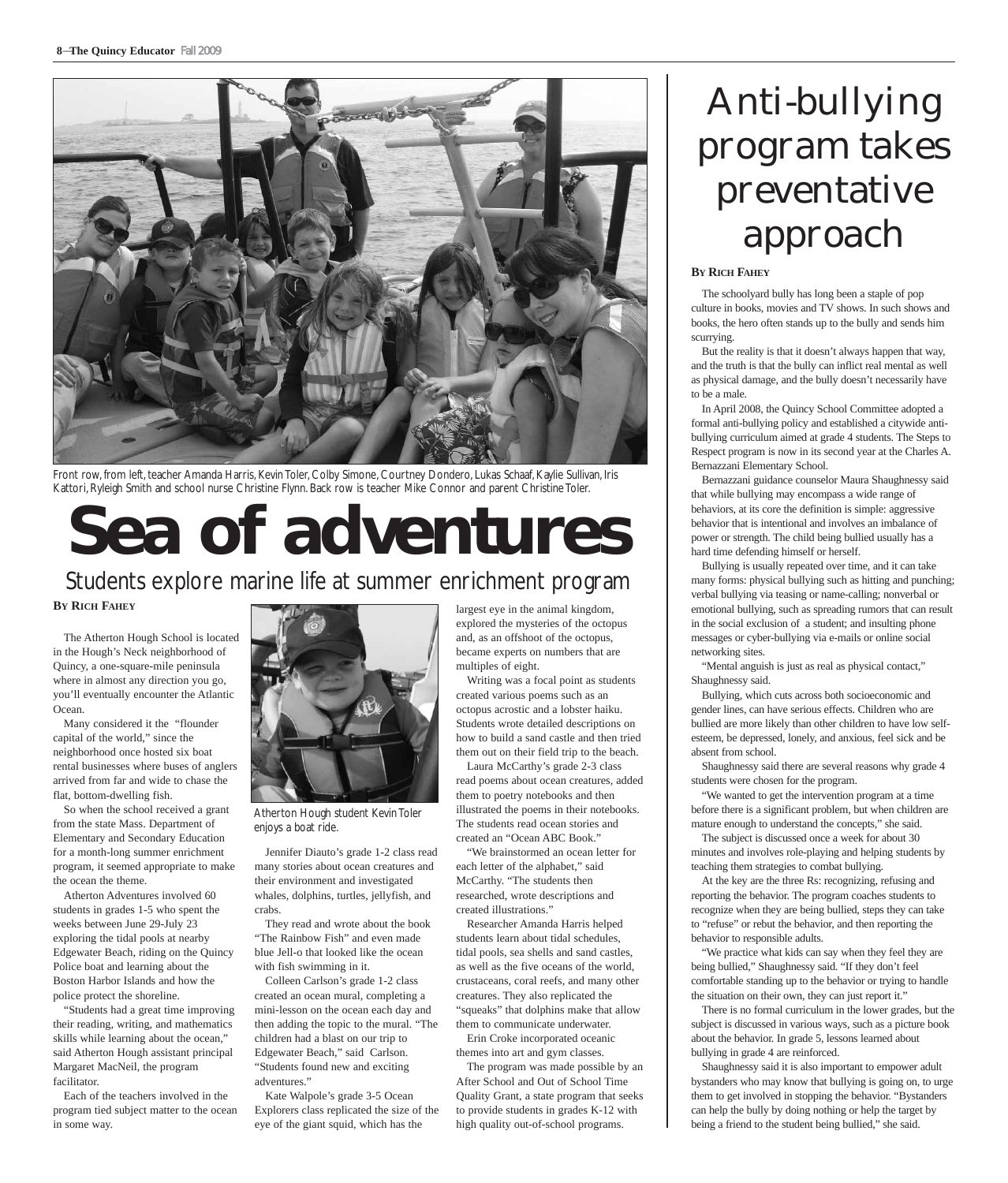# Winning attitude In the face of obstacles, Cai shows resilience

#### **BY JESSICA BENSON**

Jordan Cai knows something about overcoming challenges.

As a Chinese immigrant, he's had to grapple with a foreign language and a learning disability. He has also had to grow up without his parents, who are still living in China while his aunt in Quincy takes care of him.

Then, there's one of the biggest obstacles of all: he has cerebral palsy. But Cai hasn't let any of that stop him from having a winning attitude.

"He's just the nicest, most uplifting kid I've ever been around," said Daniel Gilbert, principal of the Snug Harbor School, where Cai attended fifth grade last year. "He's the kind of kid you look at, and when you feel like you're not having a great day, you just laugh."

Gilbert was so fond of Cai, he continues to keep tabs on him as he progresses in the sixth grade at Point Webster Middle School.

"He's got a number of things going against him," Gilbert said, "but it never slows him down."

Gilbert has known Cai since he emigrated to this country five years ago. His parents sent him to the U.S. so he could receive proper medical care for his cerebral palsy, a birth defect which impacts the motor skills.

Despite his disability, Cai is very active. He plays soccer, floor hockey and basketball — and was even the captain of the basketball team. Last year, he was a pirate in a school production of "Peter Pan.'

Adults have been quick to recognize how special Cai is. Last spring, he was honored by the Kiwanis Club for making an impact on his school and his community. He was one of 15 students in Quincy to receive the Junior Hero Award. "People are just inspired by him," Gilbert said.

Cai's positive attitude doesn't go unnoticed by his peers, either. Throughout elementary school, Cai had plenty of friends, since people just naturally gravitate toward him.

"Everyone likes him so much," Gilbert said. "He's just the best."



#### **BY BILL ABRAMSON**

At the close of each day, Montclair School will become an artists' colony. Students will become sculptors, photographers, authors, craftsmen,

painters, illustrators, and dancers in clubs such as "Dance Troup" and "Books, Books, Books."

Montclair students will also create their own after-school snacks and then challenge their peers to games from the past, such as hopscotch, hula hoop and Chinese jump rope. In "Edible English," students will serve up the recipes found in texts, play chess, write and illustrate their own books, design and create crafts and jewelry, and solve the mystery of the missing money in our own "CSI Montclair."

They will plot strategic moves in math games, learn scrapbooking techniques to record their own memories through photography, explore the lives of great artists and



Cooking is one of the after-school activities at Montclair School.

create masterpieces of their own. Some will explore the new and unknown in the world of science in "Crazy Concoctions" while others will develop an understanding of the importance of regular exercise through participation in "Oh, What an Afternoon."

All of this is available through

programs at Montclair's 21st Century Community Learning Center, made possible by a 21st century grant obtained for the school by Janice Erler, Coordinator of the Extended Education program, who writes the grant application each year in conjunction with assessment specialist Mary Fredrickson. The grant covers

all of the middle schools and several elementary schools in Quincy.

"Nancy Joyce, a fifth-grade teacher, and Mary Hurley, a fourth-grade teacher, are the co-facilitators of the program," Montclair Principal Renee Lalumiere-Malvesti explained. "They ask for teachers that will run programs and turn in proposals of programs they want to run and the kids sign up.

"Throughout the year, we will run over 25 programs for students in grades 2-5 to provide them with the opportunity to participate in a wide variety of academic enrichment activities and projects that complement their daily curriculums."

While it's all voluntary, teachers and paraprofessionals who run the activities are compensated through the grant.

"We try and make sure there is an academic math or writing component," Lalumiere-Malvesti said.

"That's thinking outside the box. To keep little kids here two additional hours, you have to keep them occupied.

"Part of the beauty of the programs is that the teachers have expertise in them and get excited, so the kids get excited, too. Each program runs 6-8 weeks. Then, the students can go to another program."

Montclair School's grades 2-5 have 12 classes of about 20 students each and, over the course of the school year, students signed up for more than 300 available spots.

"Most of the programs had waiting lists and students are excited about staying at school," Lalumiere-Malvesti said.

Students also have a quiet, supervised homework time to get started on their nightly work with instructional resources and a teacher available to assist with questions about assignments.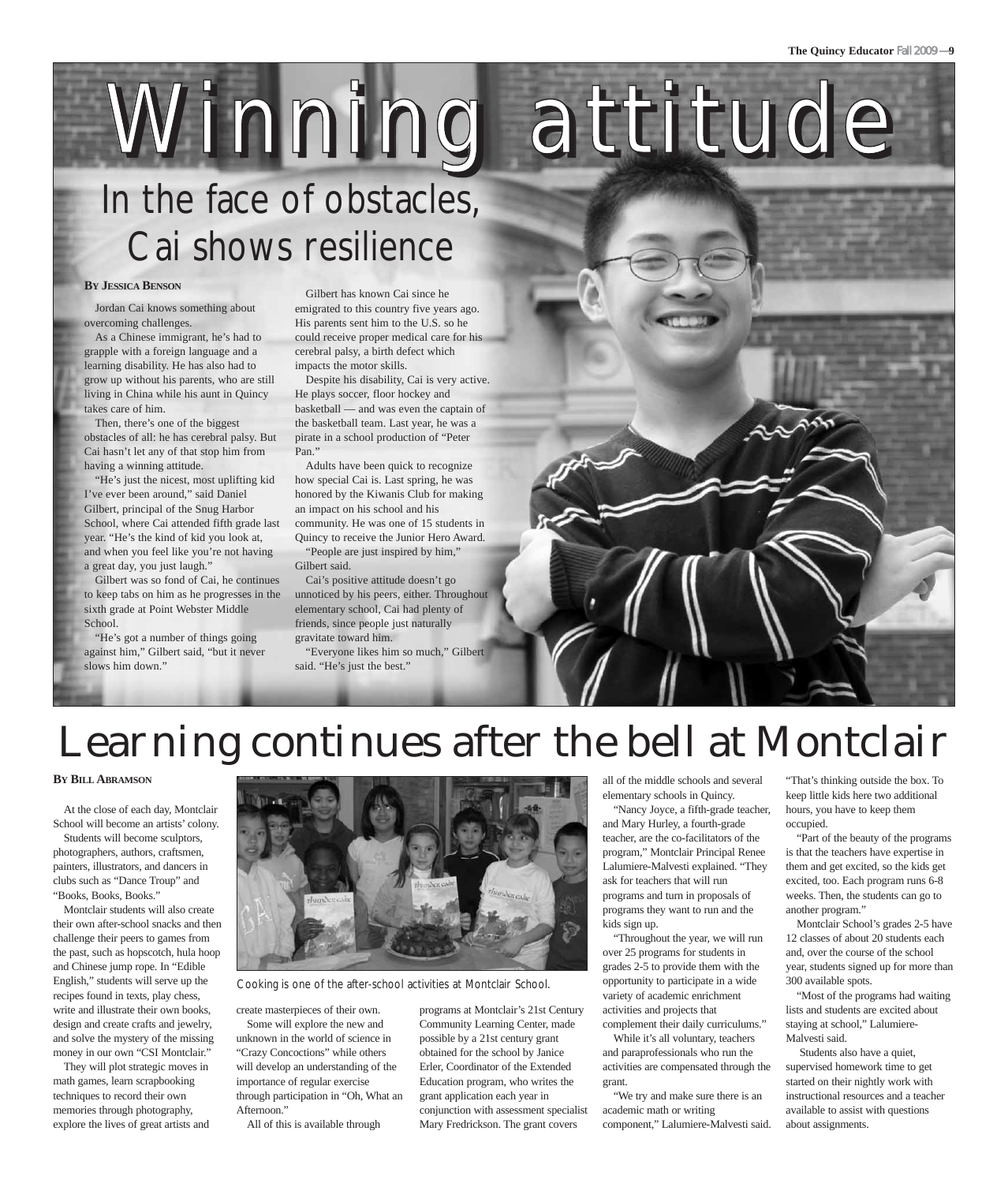# Marshall plan: O'Neill keeps school spotless

#### **BY RICH FAHEY**

By Phil Connolly's reckoning, Michael O'Neill is worth about \$2.76 million.

Connolly, principal of the Clifford H. Marshall Elementary School, said that a good school custodian or secretary is "worth his or her weight in gold," and O'Neill's 173 pounds, with gold running about \$1,000 an ounce, make him that valuable.

And while Connolly can't afford to pay O'Neill like a million-dollar man, that doesn't mean he doesn't appreciate the work the custodian has done since he arrived at the school in 2006.

"This is a huge school and our grounds and corridors wouldn't look the way they do without him taking a tremendous amount of pride in what he does," Connolly said. "A good custodian sets the tone for the entire school."

O'Neill, 57, a native of Quincy who now lives in Weymouth, opens up the school each morning on his 6 a.m.-2 p.m. shift and has

everything shipshape before teachers and students arrive.

Connolly said O'Neill takes care of special requests from teachers, and knows all the students' names. "He always goes above and beyond what the job calls for, and he does it with a smile." He also takes it upon himself to be an enthusiastic partner in the school's recycling efforts.

O'Neill ran his own business along with his father, the late William O'Neill, for years, a snack stand on the Boston waterfront adjacent to the New England Aquarium, until they were forced out by an eminent-domain land taking for the Big Dig.

When he isn't working, O'Neill loves to golf and plays to a 4 handicap.

O'Neill said he appreciates the compliments from the teachers and staff.

"I try to make the school a welcoming place," he said. "I think when the children get here, the first impression they get is important. When it's clean and shiny, it makes them feel like they're in a good place."



Marshall custodian Mike O'Neill is a friend to all at the school, including student Sam Lamarr.



**Elementary schools**

#### **Lincoln-Hancock**

Parent Diane Hill wrote a grant to improve the grounds at the school. To commemorate the 200th anniversary of Lincoln's birth, Hill worked to get a Lincoln Lilac donated to the school. A planting ceremony was held in the spring.

#### **Merrymount**

- Kindergarten teacher Mary Beth Kurttila participated in the Pan Mass Challenge and raised more than \$6,000 for the Jimmy Fund.
- The PTO received a \$5,000 grant from Lowe's and a \$1,000 grant from Home Depot to create an outdoor classroom.

#### **Squantum**

More than \$10,000 has been raised by the Squantum PTO for the Adopt a Locker project. The money will be used to replace existing locker/bins in the media center. The first phase of the project has been completed and the PTO will be raising money throughout the school year for the remaining lockers. The parents and all donors have created a strong sense of pride for the school community.

### Special teacher, special students

#### BROWN: from Page 1

Among Brown's many fans is Squantum Principal Stephen Sylvia. "She's unbelievable. I think the world of her," he said. "She's awesome; she's such a great resource."

Brown has been teaching specialeducation students for eight years and wouldn't want to do anything else.

"This was the population I wanted to work with, and it has been amazing to watch over the last decade," she said. "As our program – CARES (Children Achieve Real Educational Success) – grows, there is a need for folks who have some time in the program to be vocal about their experience. When teachers talk about the 5-year rate (of those who leave the profession), those who work with severe disabilities leave in three years. As the program develops, those here the longest should take on mentoring outside of classrooms, advocating for autism issues."

Brown has been outspoken in her support of the autism insurance reform initiative, seeking coverage for therapies that have proven effective, but not covered by traditional insurance plans.

"All children will achieve as long as the instruction is appropriate," she said. "All children can learn. I've had students academically achieve the same as in a general education setting. They just learn in very specific ways.

"Autism is a neurologically based disorder with three components – communication, socialization and sensory-based needs. Along the spectrum, you find these things to greater and lesser levels. Students may function at very different levels within those categories."

Having been in the school for as long as she has, Brown has seen the fruits of her labors.

"I am amazed, looking at former students who are now 12 to 15 years old," she said. "They were the 5- and 6 year-olds I first saw. It's amazing to see what they can do. They can participate and be productive and appreciated members in the community. They have friendships and build relationships with friends and family.

"There is nothing like the parent whose child has gone from pointing to things with one word recognition who can now go with three words," Brown added. "That far outweighs saying, 'My kid scored perfect on the SAT.''

# Sterling student produce award-winning video

#### STERLING: from Page 1

mention in C-SPAN's annual student cam contest.

The 6-minute video was one of 25 honored out of more than 1,000 submissions to the contest.

"They realized it was pretty big," Joyce said. "It was like they won an Emmy award."

But instead of keeping the \$250 reward for themselves, the students decided to buy a television for the school, so future video projects could be viewed by the entire school. The 40 inch screen now sits in the foyer.

"They gave back," Joyce said. "That's what they wanted to do."

The project had actually started the year before, when Joyce found out about the contest and presented the idea to her students in the Youth Council, an after-school program that meets once a week. They jumped at the chance to participate.

According to contest rules, videos must be 5-8 minutes long, with credits at the end, and a complete exploration of the chosen topic. The video must also include at least one C-SPAN clip.

To go along with their theme of the environment, the Sterling students chose a clip of Al Gore talking about global warming. The students went on to talk about some of the issues they are concerned about, such as banning idling cars from in front of the school to getting rid of Styrofoam lunch trays in the cafeteria.

A couple of teachers also made guest appearances in the videos, one to show off a composting project, and the other to discuss how she was using robotics to teach her students about the environment.

Students made the decisions about what clips to film, according to Joyce. "It was truly, truly theirs," she said.

Joyce said her students continue to be concerned about the environment. The students still feel passionately about the need to ban Styrofoam trays from schools, because the trays are made up of chemicals that can be dangerous and can take hundreds of years to decompose. Students have even appeared before the School Committee, giving a presentation and showing their video, in the hopes of having the trays banned.

"They were the first kids to draw public attention to it," Joyce said. "They are truly children who are worried about this issue."

This year, the group will focus on some other environmental issues, including checking the air quality inside their school. However, Joyce doesn't think the council will be making another video this year. She hopes to have the students do a video and enter the C-SPAN contest every other year, due to the amount of effort each video takes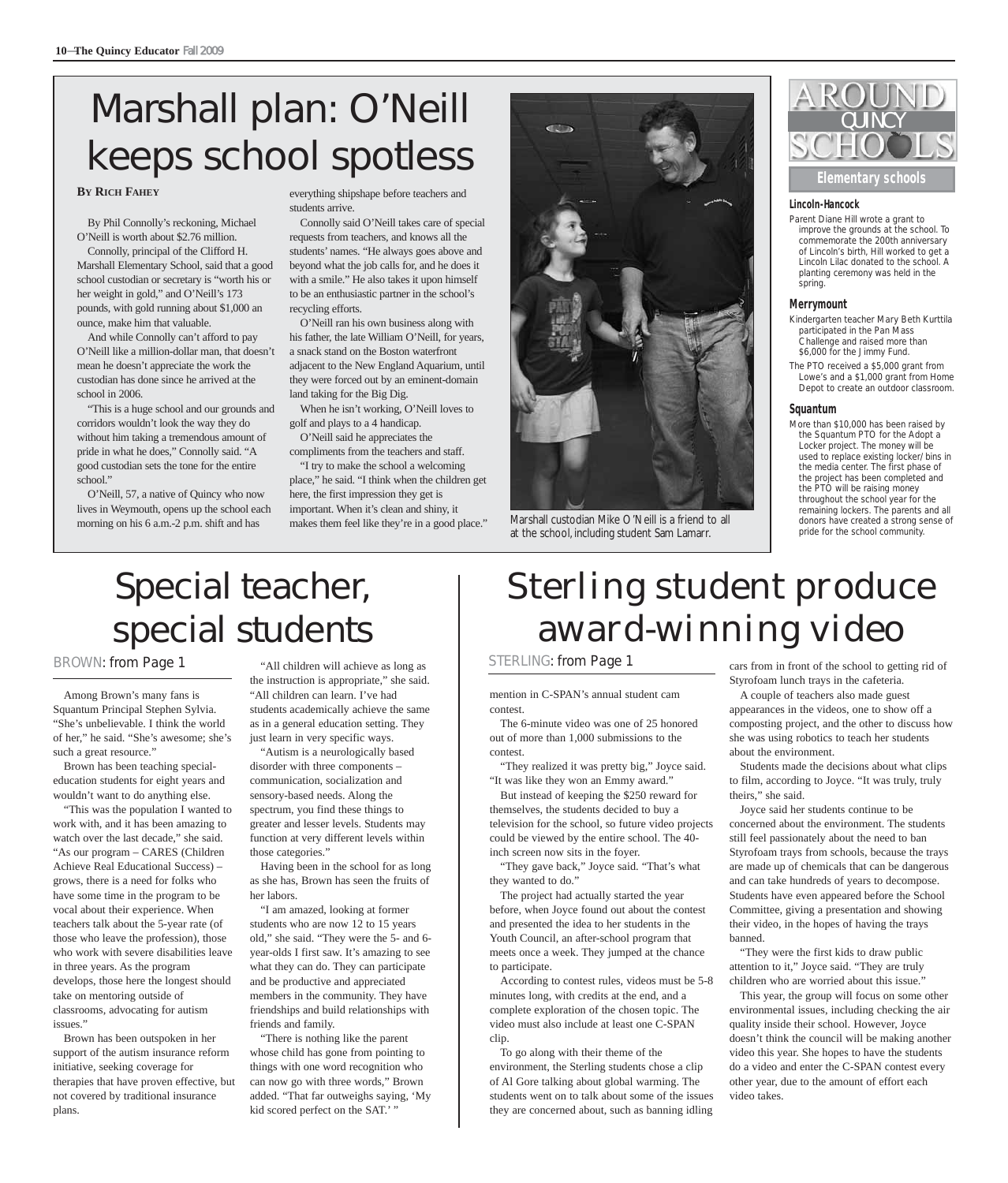

Director of Safety and Security for Quincy Public Schools Mike Draicchio is doing everything he can to keep students safe.

# Safety first Security a priority in Quincy

#### **BY BILL ABRAMSON**

Mike Draicchio and his safety and security team have been given the responsibility for being prepared for any potential incident that could involve Quincy Public Schools.

In the wake of the Columbine tragedy in Colorado and the Sept. 11 attacks, school administrators have been forced to think outside the box when it comes to all the things that could possibly happen during the school

day and beyond. "We're doing everything we can to make sure these kids are safe," Draicchio said. "We value safety as much as everything else. We try to find out what other school systems are doing – emergency situations, handbooks – and everyone in the area has the same stuff."

The day-to-day procedures are the ones that affect all students and

are seen by parents and the public. Once students are in school, the doors are locked and there is only one door people may use to enter the building at the elementary and middle schools. That door is equipped with a buzzer and camera so that office personnel can view who is coming to the door and determine who it is and the purpose of the visit. If they need to check an ID, they can do that as well. Those who are buzzed into the school proceed to the office to sign in and get a visitors' badge.

"The high schools have a security staff so people can check in with them right at the entrance," Draicchio said.

"All the school principals and staff take safety seriously. We do routine checks to make sure the doors are locked during the day. We do a physical security check of all of the buildings and go over every aspect of the school itself. Then, we make a final report to the head of maintenance and fix any problem we have."

**The Quincy Educator** Fall 2009 — **11**

Before school started, Draicchio met with the city's DPW and the Quincy Police traffic bureau. He wanted to have the crosswalks painted and review where traffic supervisors, provided by the police department, would be stationed.

> The security team is responsible for two high schools, five middle schools, 11 elementary schools and other buildings the school department may use, such as the alternative high school, which is housed behind North Quincy High.

The preparation for the unexpected and safety drills are

done at each school at least twice a year. "One is a lockdown as if there was something in the vicinity of the school or there was an intruder at the school," Draicchio explained. "The lockdown is basically to clear the hallway, lock the doors and windows so nobody can see in and make sure the students not leave the classroom for any reason. The No. 1 priority is to take attendance to make sure all students are there."

Another drill is an evacuation of the building, such as a fire drill, and there's a reverse evacuation to get the students into the school as quickly as possible. Attendance is taken at all drills to account for every student. Students with physical handicaps are assisted by staff assigned to them.

#### staff take safety seriously. **Mike Draicchio Security, QPS**

**All the school** 

principals and

**Lincoln-Hancock Community School F.W. Parker**  SCHOOL QUINCY DIRECTORY

Maryanne Palmer, Principal 148 Billings Road, Quincy 02171 617-984-8710

**Snug Harbor Community School** Daniel Gilbert, Principal 333 Palmer St., Quincy 02169 617-984-8763 617-984-8951 (Pre-School)

**Squantum**  Stephen Sylvia, Principal 50 Huckins Ave., Quincy 02171 617-984-8706

**Wollaston**  James Hennessy, Principal 205 Beale St., Quincy 02170 617-984-8791

#### **Middle Schools**

**Atlantic**  Maureen MacNeil, Principal 86 Hollis Ave., Quincy 02171 617-984-8727

**Broad Meadows**  Lawrence Taglieri, Principal Anne Marie Zukauskas Way 50 Calvin Road, Quincy 02169 617-984-8722

**Central** 

Jennifer Fay Beers, Principal 1012 Hancock St., Quincy 02169 617-984-8725

**Point Webster** 

James McGuire, Principal 62 Lancaster St., Quincy 02169 617-984-6600

#### **Sterling**

Christine Barrett, Principal 444 Granite St., Quincy 02169 617-984-8728

#### **High Schools**

**North Quincy High** Earl Metzler, Principal 316 Hancock St., Quincy 02171 617-984-8745 617-984-8747 (Guidance office)

**Quincy High**  Frank Santoro, Principal 52 Coddington St., Quincy 02169 617-984-8754 617-984-8757 (Guidance office)

#### **Elementary Schools**

**Amelio Della Chiesa (ADC) Early Childhood Center** Carol Shiffer, Assistant Principal 100 Brooks Ave., Quincy 02169 617-984-8777

**Atherton Hough**  Dorothy Greene, Principal 1084 Sea St., Quincy 02169 617-984-8797

#### **Beechwood Knoll**  Diane O'Keeffe, Principal 225 Fenno St., Quincy 02170 617-984-8781

**Charles Bernazzani**  Peter Dionne, Principal 701 Furnace Brook Pkwy., Quincy 02169 617-984-8713

Ruth Witmer, Principal 300 Granite St., Quincy 02169 617-984-8714

> **Clifford Marshall**  Philip Connolly, Principal 200 Moody St. Ext., Quincy 02169 617-984-8721

#### **Merrymount**

617-984-8708

Ann Pegg, Principal 4 Agawam Road, Quincy 02169

8 Belmont St., Quincy 02171

617-984-8762 **Montclair**  Renee Lalumiere-Malvesti, Principal